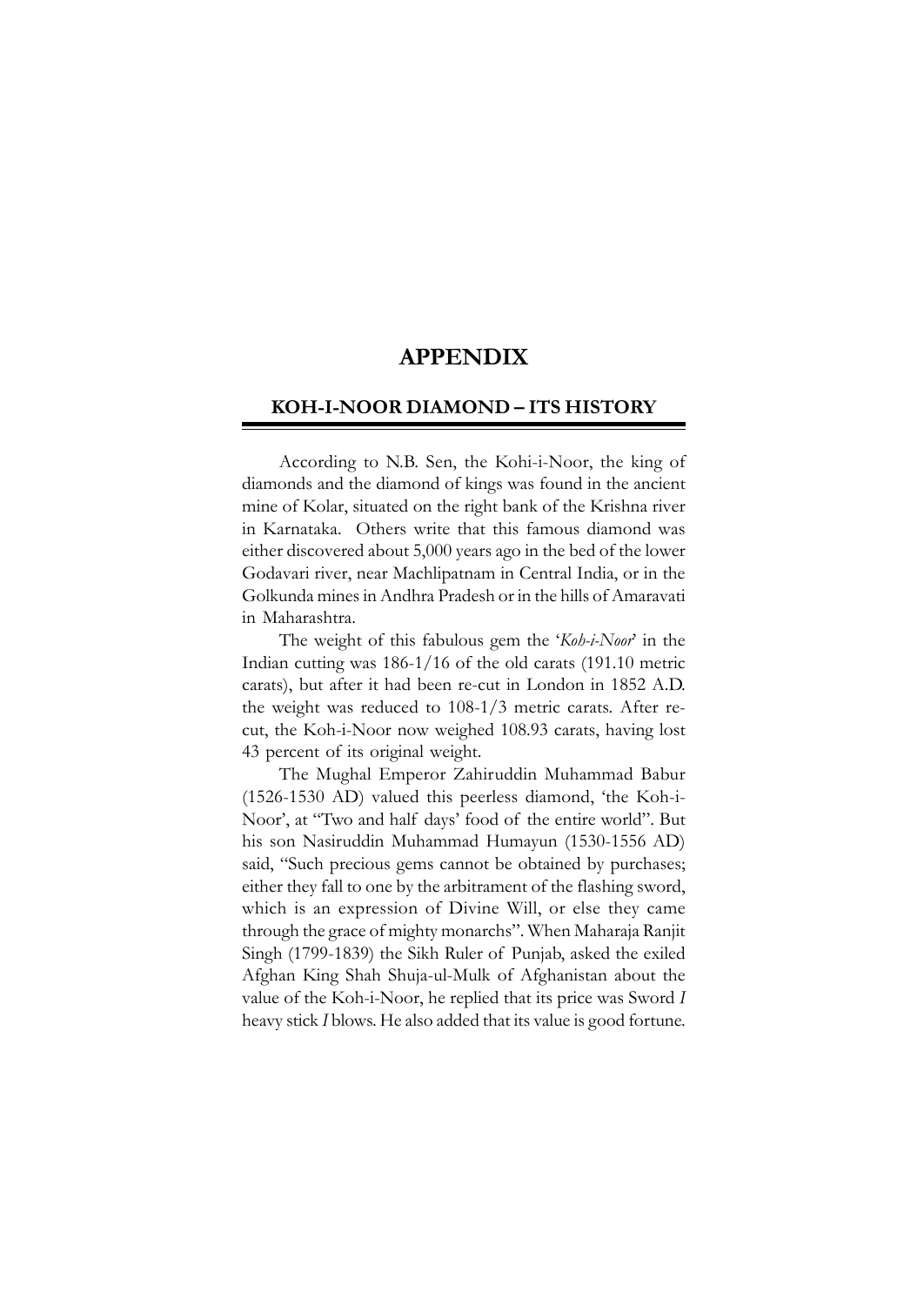The Koh-i-Noor gem is not known to have ever been bought or sold. It always changed hands as a result of conquest. This magnificent and matchless diamond had passed from conqueror to conqueror as a symbol of power and glory, and was regarded as the greatest treasure in India. Its value was beyond estimate. The history of this gem is linked with royalties of various countries and of various ages.

During its long journey, this wonder diamond of the world remained and travelled in four countries i.e. India, Persia, Afghanistan and England as mentioned in the sub-joined statement :

|  | India     |                              |                                                | a) Before 1526 A.D. (The history is lost in |
|--|-----------|------------------------------|------------------------------------------------|---------------------------------------------|
|  |           |                              |                                                | obscurity)                                  |
|  |           | b)                           |                                                | 1526 to 1544 A.D. (With Mughals)            |
|  | Persia    | $\mathsf{C}$ )               |                                                | 1544 to 1547 A.D. (With Persians)           |
|  | Back to   | $\mathbf{d}$                 |                                                | 1547 to 1656 A.D. (With Shia Muslim         |
|  | India     |                              |                                                | Sultanates of Deccan)                       |
|  |           | e)                           |                                                | 1656 to 1739 A.D. (With Mughals)            |
|  | Back once | f                            |                                                | 1739 to 1747 A.D. (With Persians)           |
|  | again to  |                              |                                                |                                             |
|  | Persia    |                              |                                                |                                             |
|  |           |                              | Afghanistang) 1747 to 1813 A.D. (With Afghans) |                                             |
|  | Punjab    |                              |                                                | h) 1813 to 1849 A.D. (With Sikhs)           |
|  | England   | $\left( \frac{1}{2} \right)$ |                                                | 1849 to 1999 A.D. and after (With British)  |
|  |           |                              |                                                |                                             |

This peerless jewel 'the Koh-i-Noor' remained in the possession of royal houses of Mughals for 101 years; Persians *for* 11 years; Nizam Shah Dynasty of Ahmednagar and Qutb Shahi Dynasty of Golkunda in Deccan (India) *for* 109 years; Afghans in Kandhar and Kabul *for* 66 years and the Sikhs (in Lahore) for 36 years. This diamond of unrivalled beauty and splendour is in the possession of the British for the last 150 years as the position stood upto 1999 A.D. Even after that it is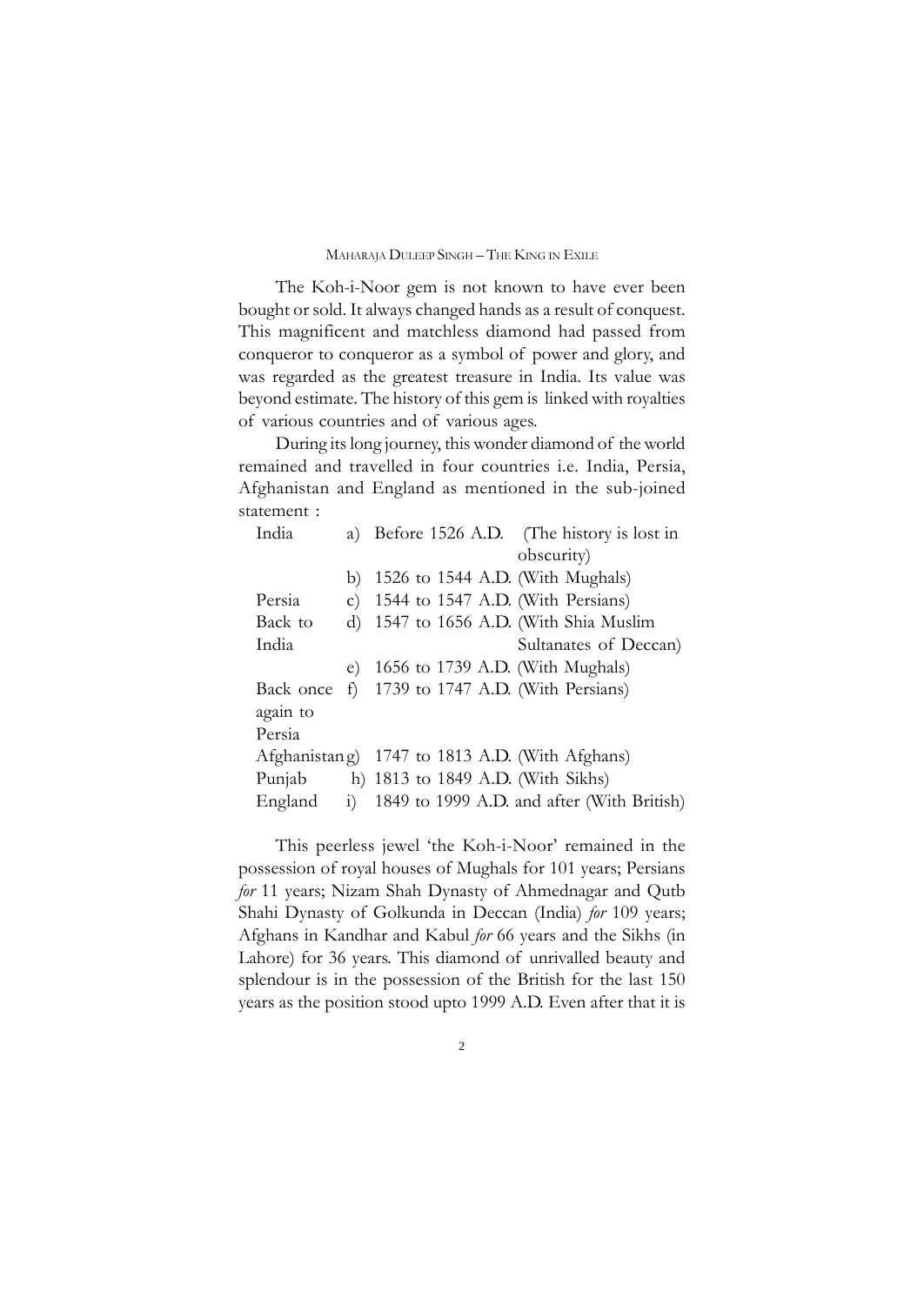with the British.

From time to time the Koh-i-Noor gem emerged to lend sparkle to its proud possessors.

### **PERIOD 1526 TO 1544 A.D.**

Zahiruddin Muhammad Babur defeated Ibrahim Lodi (1517-1526 AD) in the first battle of Panipat on April 20, 1526. Ibrahim Lodi and Raja Vikramaditya of Gwalior were slain in the battlefield. The family members of the late Raja, while trying to escape from the fort of Agra, were captured by the Mughal army. They were, however, permitted to leave by Prince Humayun. The family of the late Raja of Gwalior expressed their gratitude and made a voluntary offering of a mass of jewels and other precious objects to Humayun that included the 'Koh-i-Noor' diamond. There is a mention of this legendary gem in the Babur's memoirs, 'the Babarnama', which reads as under;- .

> "Apparently it weighs eight miskats. Humayun offered it to me as a "Peshkash" when I arrived at Agra (May 10, 1526) and I just gave it back to him as a present".

The historical evidence of the Koh-i-Noor gem started from the year 1526 A.D. The history is also silent as to how this gem fell into the hands of Rajas of Gwalior after the rule of Alaud-din Khilji.

After the death of Babur, Humayun was the proud possessor of the Koh-i-Noor diamond. Shershah Suri, the Sur King, defeated Humayun in the battle of the Ganges or Bilgram near Kanauj on May 17, 1540. From this time, Humayun had to lead the life of a wanderer for about 15 years from 1540 to 1555 A.D. He took refuge in Persia where he arrived in 1544 A.D. and was received by Shah Tehmasp of Iran cordially. The Mughal Emperor presented to the Shah, as a token of his gratitude, a number of precious objects which included the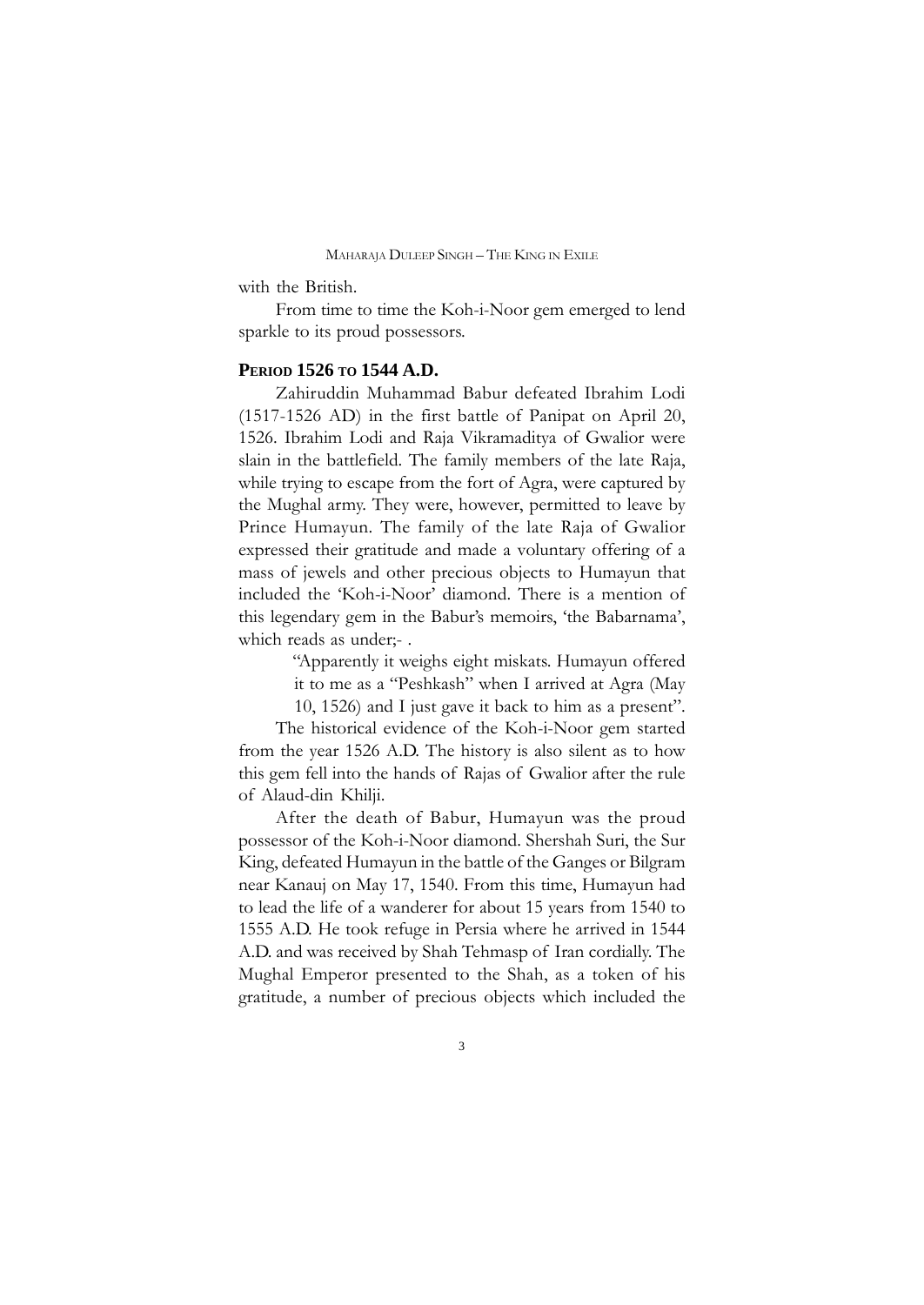Koh-i-Noor gem.

# **PERIOD 1544 TO 1547 A.D.**

During this period, the Koh-i-Noor diamond remained in the possession of Shah Tehmasp of Iran.

## **PERIOD 1547 TO 1656 A.D.**

The Shia Muslim Sultanates of Deccan, Ahmednagar, Golkunda and Bijapur, regarded the King of Persia as their religious Head. The rulers of these principalities: Burahan Nizam Shah (1508-1553 AD), Jamshid Qutb Shah (1543-1550 AD) of Golkunda and Ibrahim Adil Shah (1535-1557 AD) of Bijapur, were Shia Muslims and as such they were always harassed by the Sunni Muslim Emperor of Delhi. Shah Tehmasp of Iran sent presents to Burhan Nizam Shah of Ahmednagar (Deccan), now in Maharashtra State, through his Ambassador Aqa Islam 'Mehtar Jamal' in 1547 A.D. which included the Koh-i-Noor gem. It is believed that this precious stone remained in the possession of Nizam Shahi dynasty of Ahmednagar and Qutb Shah dynasty of Golkunda in the Deccan for a period of 109 years from 1547 to 1656 A.D.

## **PERIOD 1656 TO 1739 A.D.**

The Koh-i-Noor diamond fell into the hands of Mir Jumla, ex-Prime Minister of Sultan Abdulla Qutab Shah (Accession: 1611 A.D.) of Golkunda. The Sultan submitted to Prince Aurangzeb, the Governor of Deccan on April 13, 1656. Mir Jumla presented the Koh-i-Noor gem to the Mughal Emperor Shah Jahan (deposed A.D. 1658) in the hall of private audience, the Diwan-i-Khas on July 8, 1656. On this occasion, recounts Bernier, "that Mir Jumla presented Shah Jahan with that celebrated diamond which has been generally deemed unparalleled in size and beauty". William Jessop, an agent of the East India Company at Surat, who was at that time present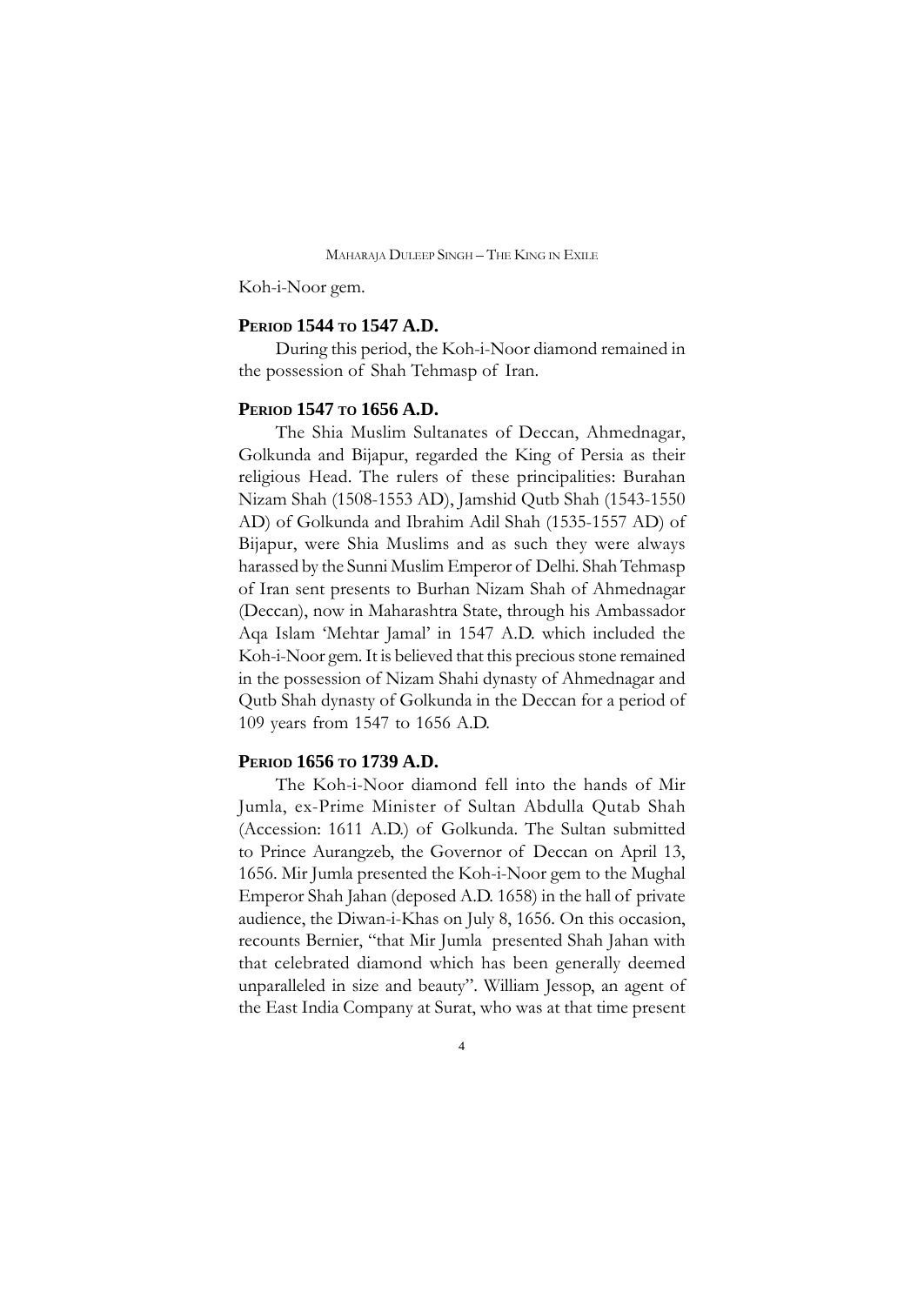at Agra, remarked that "Mir Jumla, upon his arrival into the presence of the King, was courteously received by him, entertained and made Dewan. Emperor Shah Jahan was deposed on July 31, 1658 (N.S.) and succeeded by his third son Aurangzeb (1658 - 1707 A.D.), who became the proud possessor of this diamond. Jean Baptiste Tavernier had the chance of seeing and examining this peerless stone from Emperor Aurangzeb on November 2, 1665. After Aurangzeb, this diamond remained consigned into the coffers of the Mughal treasury from 1707 to 1739 A.D. Muhammad Shah Rangila (1719-1748 A.D.) used to carry this wonder diamond with him in his turban.

### **PERIOD 1739 TO 1747 A.D.**

Nadir Shah, the ruler of Persia, invaded India; defeated the Mughal Emperor Muhammad Shah Rangila in the battle of Karnal and occupied the fort of Delhi on March 9, 1739. The Mughal King had to part with his crown jewels and other precious objects. But the coveted diamond was in the turban of the Emperor. Nadir Shah had definite information that the Mughal King used to wear this wonder gem and carry it with him in his turban. Before his return journey to Persia, Nadir Shah exchanged turbans with the Mughal Emperor as a sign of friendship and fraternal ties in the Durbar Hall on May 1, 1739, and took possession of the Koh-i-Noor diamond, which is known in the history as the 'Turban Trick'. Nadir Shah returned to his country on May 5, 1739, and retained this diamond in his possession till his death in 1747 A.D.

### **PERIOD 1747 TO 1813 A.D.**

Nadir Shah was assassinated by Muhammad Quli Khan and Salih Khan of the Persian army on June 8, 1747, at Fatehabad near Mashhad. Ahmad Shah Abdali (or Durrani), his Afghan General, rushed to the royal camp to see the dead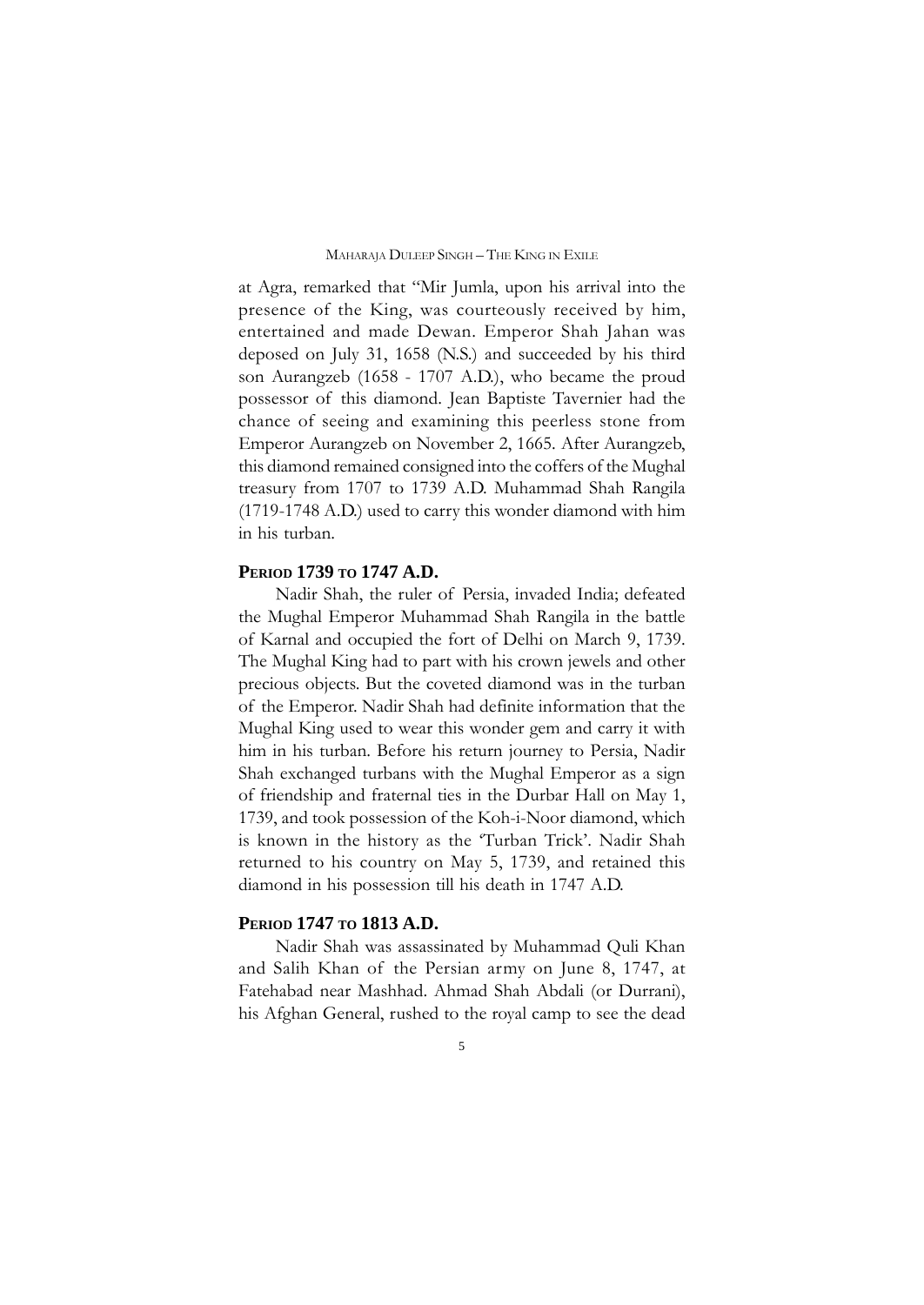body of his Master and before leaving the royal tent, he managed to remove the seal of Nadir Shah from his finger; took possession of the Koh-i-Noor diamond and other precious objects and saluted his dead body for the last time.

Ahmad Shah Durrani died on October 23, 1772, at Village of Murgha in the Suleiman mountains. After his death, the Koh-i-Noor gem fell into the hands of Timur Shah, his son, who succeeded him. Timur Shah died on May 20, 1793, and this jewel passed to his son Zaman Shah who became the King of Afghanistan and eventually to Timur Shah's youngest son Shah Shuja-ul-Mulk, who defeated his half-brother Mahmud and occupied the throne of Afghanistan on July 13, 1803. Mahmud defeated Shah Shuja at Kandhar in 1810 and at Akora in 1811 A.D. and made him prisoner and handed him over to Ata Muhammad Khan, the Governor of Kashmir. However, Shah Shuja had succeeded in sending his family to Punjab in November, 1811, under the protection of Maharaja Ranjit Singh, the Sikh ruler of Punjab. The Koh-i-Noor gem was in the possession of Queen Wafa Begum, wife of Shah Shuja-ul-Mulk at Lahore.

### **PERIOD 1813 TO 1849 A.D.**

On the request of Queen Wafa Begum, Maharaja Ranjit Singh secured the release of Shah Shuja-ul-Mulk, the ex-King of Afghanistan, from the prison of Ata Muhammad Khan, the Governor of Kashmir. The Shah was brought to Lahore by the Sikh Army where he joined his family. Both Shah Shuja-ul-Mulk and his wife Wafa Begum invited Maharaja Ranjit Singh to their residence at Lahore and handed over the Koh-i-Noor gem to the Sikh ruler on June 1, 1813. Maharaja Ranjit Singh died on June 27, 1839. This jewel devolved on his successors. Maharaja Kharak Singh ruled over the Sikh Kingdom of Punjab for 3 months and 11 days; Maharaja Naunihal Singh for one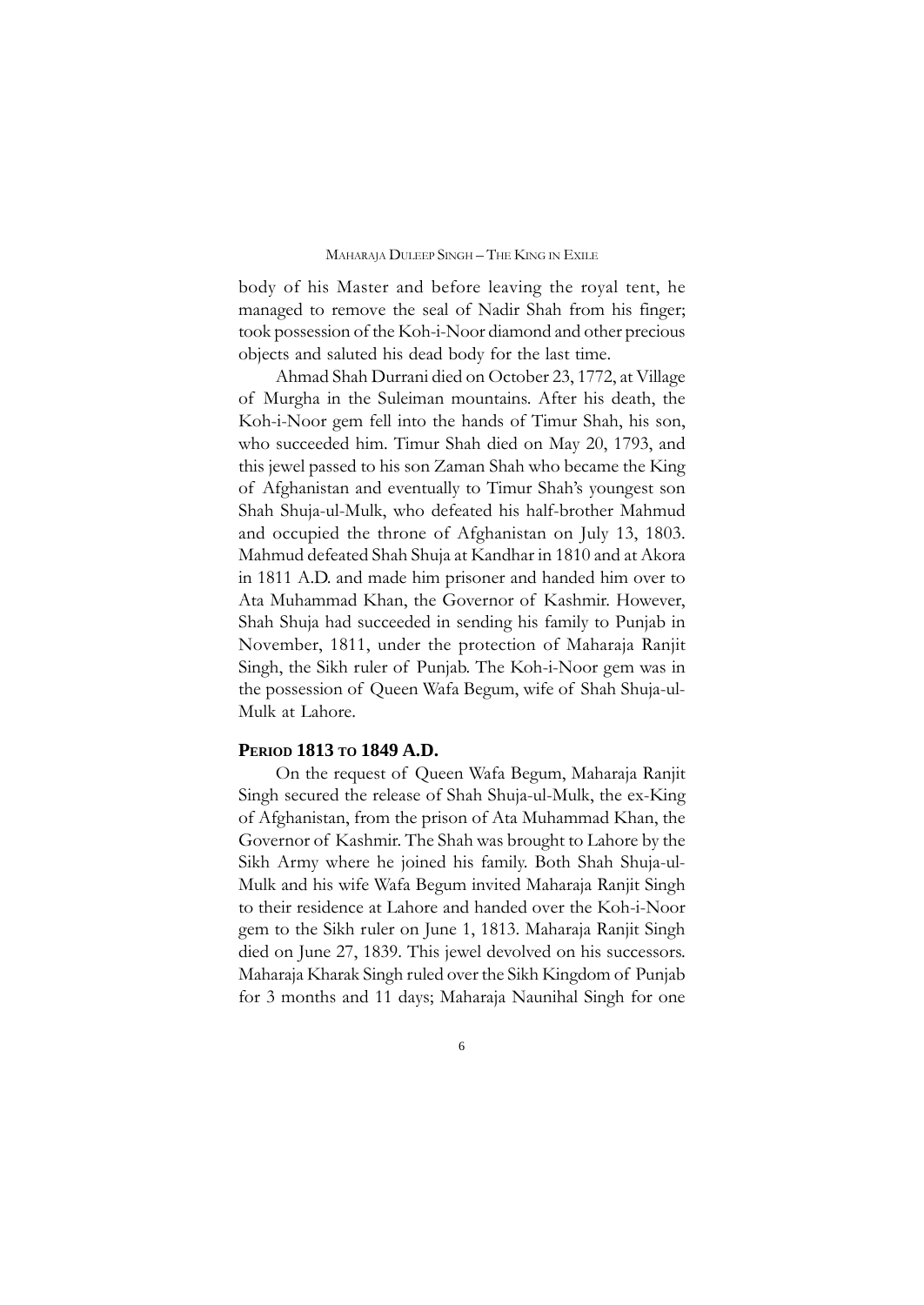year and 27 days; Maharani Chand Kaur, widow of Maharaja Kharak Singh, for one month and 16 days; Maharaja Sher Singh for two years, eight months and twenty days; and Maharaja Duleep Singh for 5 years, 6 months and 14 days. All of them retained this diamond during their rule.

### **PERIOD 1849 TO 1999 A.D. AND THEREAFTER**

The Sikh Kingdom of Punjab, also known as Sarkar Khalsa, was annexed and was merged with the British India dominions under the Treaty of Lahore dated March 29, 1849. Maharaja Duleep Singh was the last Indian sovereign to possess the Koh-i-Noor diamond. The eleven years old Maharaja was deposed; he was deprived of his Crown, Kingdom and fortune. He surrendered the Koh-i-Noor gem to the Queen of England as per terms of the treaty. Dr. Login was put incharge of the royal treasury, State Toshakhana (House of Gifts), on April 6, 1849, by Sir Henry Lawrence and he received the Koh-i-Noor diamond on behalf of the British Queen. The Koh-i-Noor, another diamond called Daryanoor (Sea of Light), and the gem known as Timur's Ruby, were all part of the treasure amassed by Maharaja Ranjit Singh in his Toshakhana in the Royal Fort (Shahi Qila), Lahore, and all the three passed into the hands of the British at the time of annexation of Punjab. All the property of the Sikh State of Punjab, except the Koh-i-Noor, was confiscated. Earl (Marquees) of Dalhousie (1848-1856 AD), Governor General of India, officially received the gem 'the Koh-i-Noor' from Dr. Login under a proper receipt dated December 7, 1849, in the presence of the members of the Board of Administration, namely, H.M. Lawrence, C.G. Mansel, John Lawrence and Sir H.M. Elliot, Secretary to the Government of India. Thereafter, this diamond was put in the care of John Lawrence, who kept it with him for about six weeks. Lord Dalhousie himself took this gem from Lahore to Bombay for further transmission to England. The Koh-i-Noor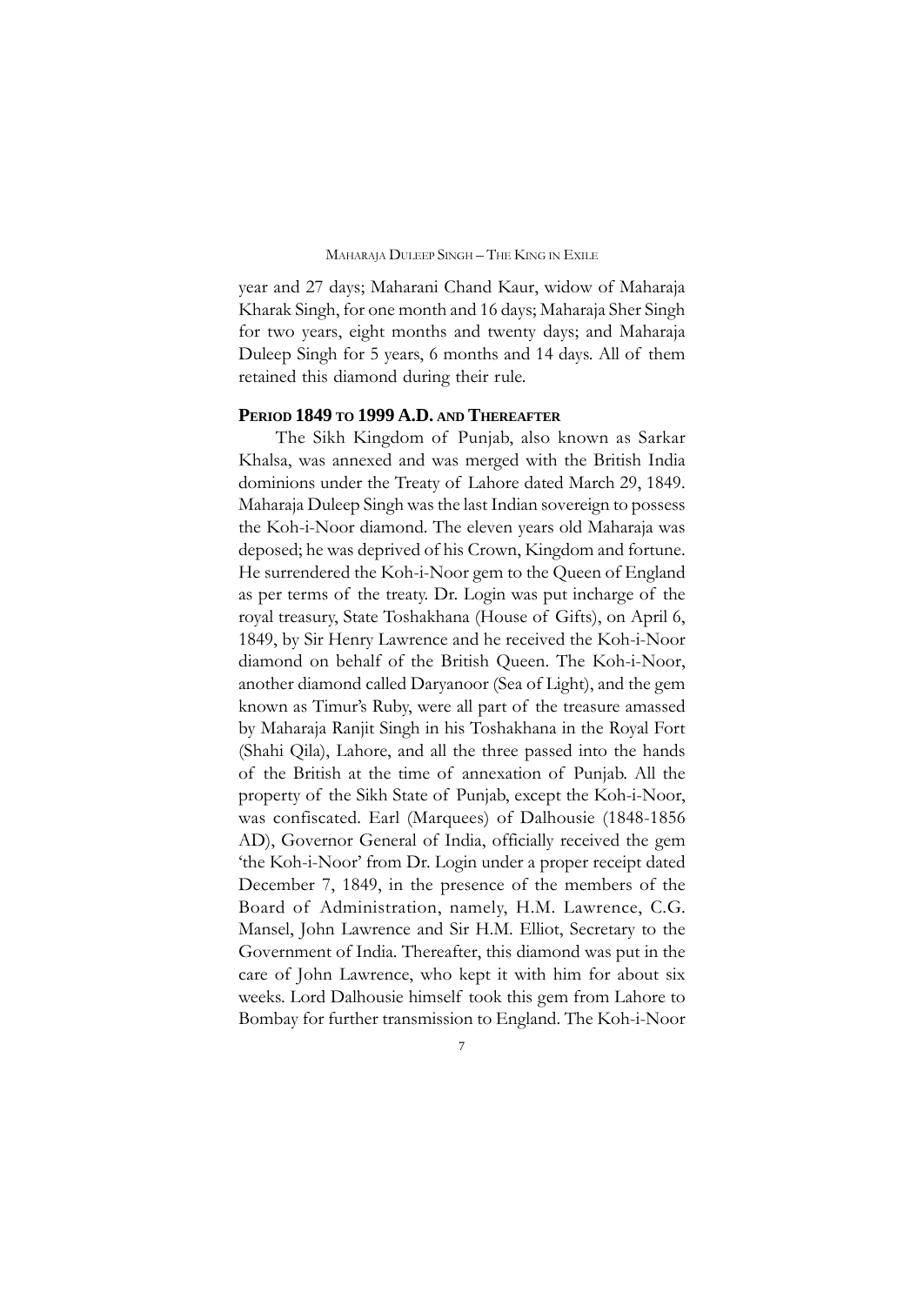left the shores of India on April 6, 1850, and on reaching London on July 2, 1850, it was handed over to the Board of Directors of the East India Company, Sir J.W. Logg, the Deputy Chairman of the East India Company presented the most glamorous gem, the Koh-i-Noor to Queen Victoria in a ceremony which took place on the afternoon of July 3, 1850, at Buckingham Palace, London, in the presence of Sir John Hobhouse.

According to Rani Sircar, the Kon-i-Noor, the Daryanoor and Timur's Ruby were exhibited at the Great Exhibition held in London. In 1851 A.D. Timur's Ruby was subsequently presented with other jewellery to Queen Victoria by the East India Company and set in a necklace with three other rubies which still forms part of the Crown Jewels of England. The Daryanoor jewel was sold after the Exhibition in 1852 A.D. to the late Nawab Sir Abdul Gunny of Dacca by the Government of India auctioneers, Messrs. Hamilton and Co. of Calcutta. Queen Victoria **the Good** (1837-1901 A.D.) was much gratified to receive many more gems belonging to the Sikh Kingdom. When the Directors of the East India Company went to the Queen on October 23, 1851, to present her with principal articles exhibited by the Company in the Great London Exhibition of 1851 A.D., she recorded in her 'Journal' dated October 23, 1851. thus: "The jewels are truly magnificent. They had also belonged to Ranjit Singh and had been found in the treasury of Lahore. The very large pearls, 224 in number strung in four rows are quite splendid and a very beautiful ornament. The one is the largest in the world, therefore, even more remarkable than the Koh-i-Noor. I am very happy that the British Crown will possess these jewels for I shall certainly make them Crown jewels".

The Koh-i-Noor is the brightest jewel in the British Crown (in three pieces) and has been worn by all the Queens of England since Queen Victoria. Interestingly, no King of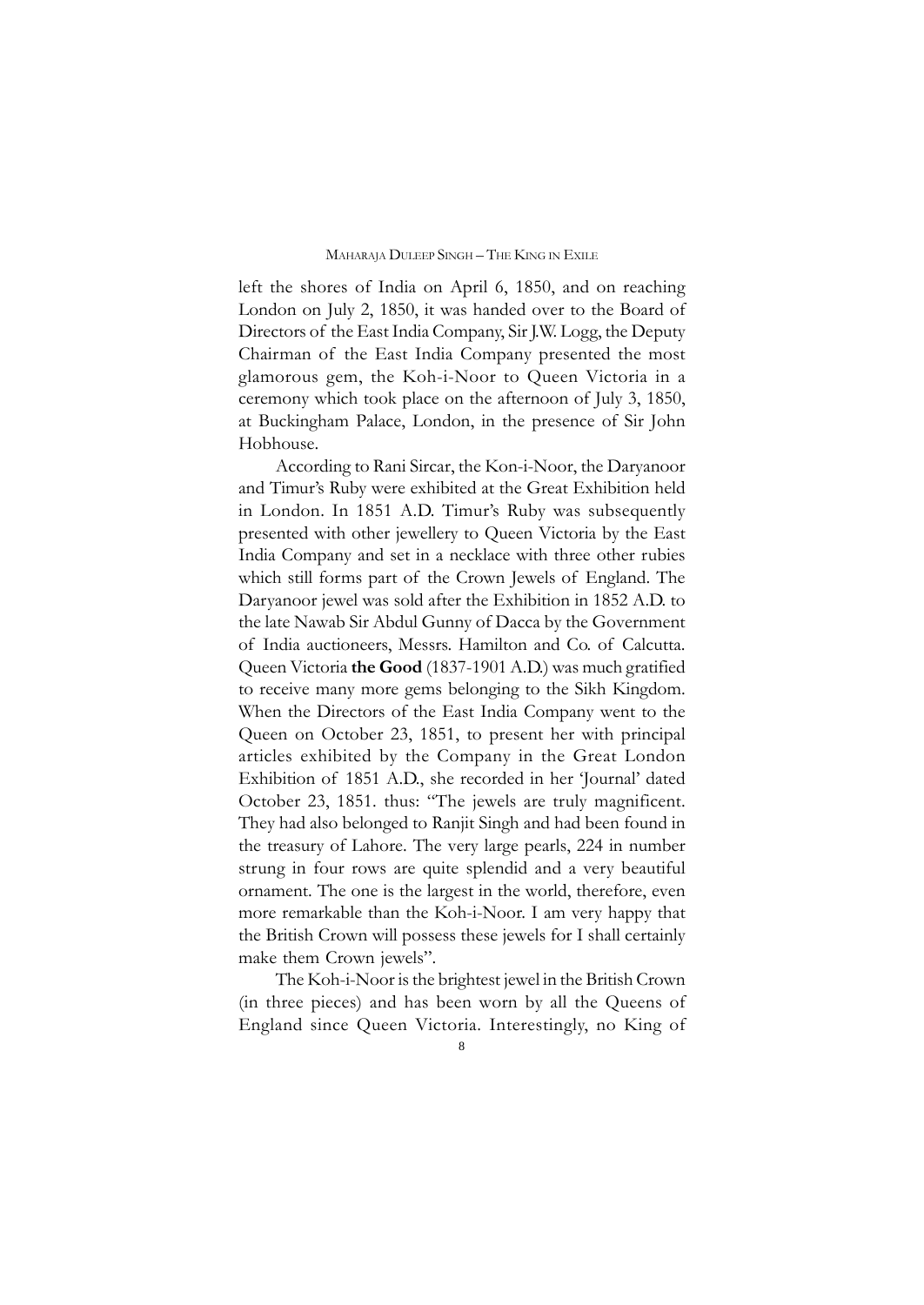England had ever worn this wonder jewel after Queen Victoria, although King Edward VII (1901-1910 AD), George V (1910- 1936 AD), Edward VIII-1936 AD (abdicated), George VI (1936-1952 AD), had occupied the throne of England.

The Koh-i-Noor diamond is in the possession of the British Royalty since its acquisition by Queen Victoria in 1850 A.D. This coveted diamond that dazzled the world is now kept with other objects of the British Crown in a round display case in the basement of the "Jewel House" of the Tower of London.

¤